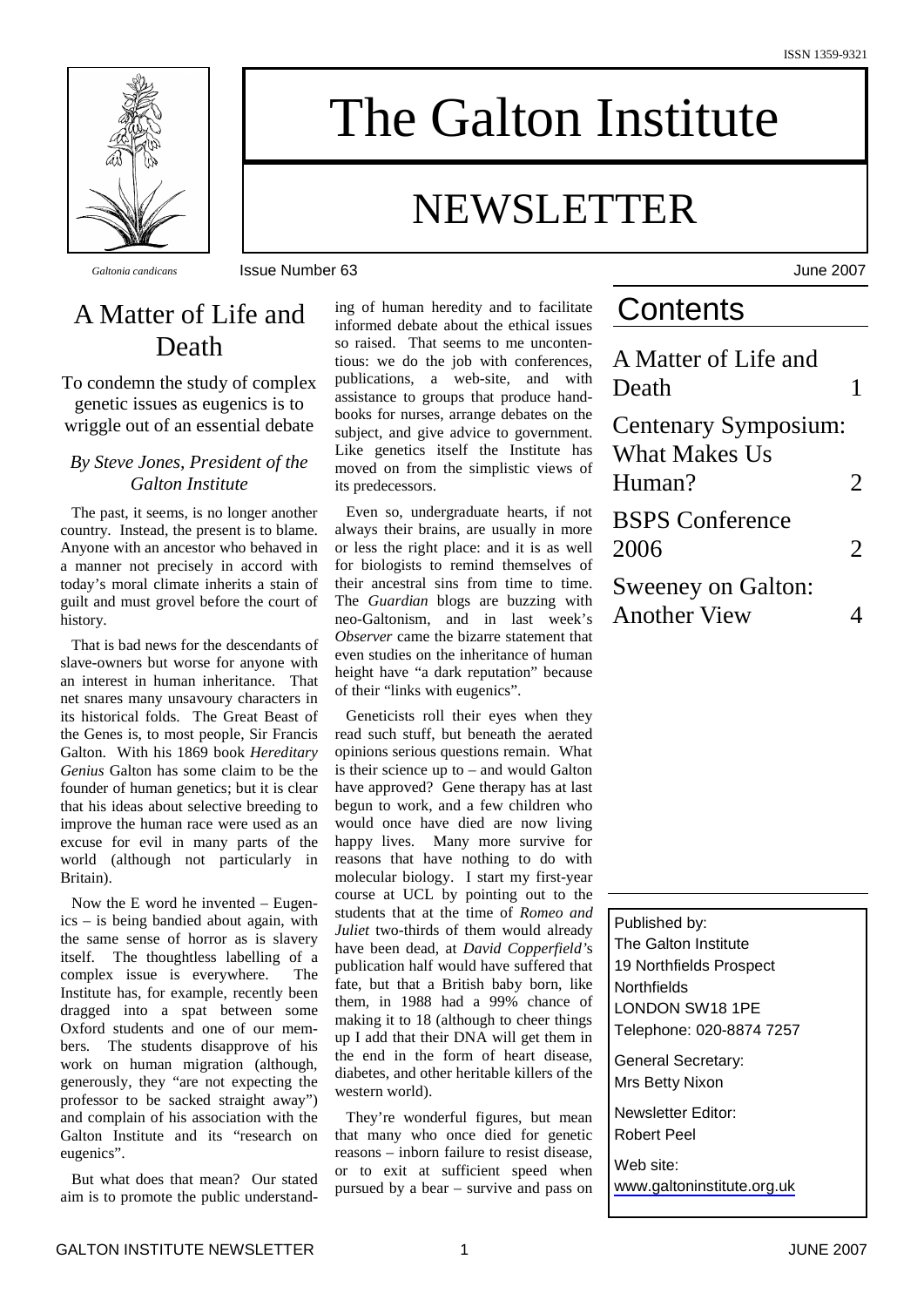their genes. Does that matter? Most people would of course say no: but it is hard to deny that there will be effects on the biological future. Is there nothing to discuss?

Twenty lectures later, I turn to the other side of the eugenical coin. Consider, I say, the fate of unborn males and females. Boys are much more likely than girls to suffer diseases such as muscular dystrophy. Parents with an affected son are reluctant to repeat the experience and, long ago, would some-

### Centenary Symposium

The annual symposium of the Galton Institute, to be held on November 7-8 at University College London, under the title 'What makes us human?', celebrates one hundred years of existence and activity of the Institute in several historical phases.

Sir Francis Galton (1822-1911) was a scion of one of the group of connected, gifted and creative Midlands families which also included the Darwins and the Wedgwoods.

The ideas of this innovative polymath were extremely influential in their impact on several disciplines but it is those of his outputs which related to the distribution and determination of human abilities which are most relevant here, particularly his book 'Hereditary Genius' (1869).

The influence of Galton and others stimulated considerable ongoing interest in the nature and significance of the factors controlling human abilities in many countries, though the fact that the basic principles of genetics were not widely recognised until 1900 inevitably hampered progress in understanding. How-

### Report of BSPS Conference 2006.

The 2006 BSPS Conference was held at the University of Southampton, with a plenary theme of **Global migration trends.** BSPS is grateful to the Galton Institute, for their contribution to Conference expenses, which funded the visits of the plenary speakers.

Attendance again exceeded expectations, with over 190 people participating during the three Conference days. Many of those taking part commented favourably on the broad spectrum of papers from academics and local and subtimes ask for pregnancy termination for any male fetus. Then came a test, but it was far from precise, and some still made that demand. Today's probes are much better and the damaged fetus can be identified – but should we act on that information; or use it or ban it in illnesses such as hemophilia, which can be helped by medicine? And what about IVF, where it is easy to identify eggs that will become male? Should the technology be made available (or perhaps it should be outlawed) in India, where

ever, it is very probable that the new knowledge was in part responsible for the genesis, in 1907, of the Eugenics Education Society, the forerunner of the Galton Institute. The term eugenics was actually coined by Galton in 1883 in his book 'Inquiries into Human Faculty' and he served as Honorary President of the new society in the period 1907-11.

In 1926 the word 'education' was dropped from the title and the second phase, that of the Eugenics Society, began and was to last until 1989 when the name was changed to its current form. This last metamorphosis was not achieved without considerable debate and it is instructive to recognise that in the end it was a recognition that a widespread antipathy towards the word eugenics exists in the world around us that tipped the balance. Throughout the century the Institute has seen its role as that of a learned society engaged in gathering and promoting knowledge relevant to the human condition (particularly, but not exclusively, in human genetics and reproductive biology). In some other arenas, of course, there have been gross and inhuman abuses perpetrated in the name of eugenics and this has not only caused much suffering to significant abortion has in some places led to a ratio of 120 males to every 100 females? Such issues are not simple and to condemn them as "eugenics" is to wriggle out of an essential discussion.

This year, though, I abandoned the lecture when I realised that the only question I ever face is: "Is this going to be in the exam?"

*A version of this article was published in the Guardian on 27 March 2007.*

numbers of individual human beings but also hampered research and the advancement of knowledge.

In recent years advances in knowledge have led to an acceptance, in many cultures, that wisely regulated intervention in human reproduction, requested by parents, is in some circumstances both desirable and practicable. Even so, the boundaries of what is possible and acceptable are in a state of constant flux.

 The intention in this symposium is to explore and discuss the nature of new knowledge, some of its applications and the implications of such use within a context which attempts to provide some insight into the human condition from a viewpoint of which we hope Galton would have approved. For the two days of the meeting we have brought together a group of talented expert speakers who will address a wide range of topics such as language, control of human reproduction, evolution, demography, genetic technologies and social and ethical implications of new knowledge.

We look forward to a stimulating and informative symposium. Details of speakers and topics will be posted on the Institute's web site when available.

national government sources.

#### Plenary sessions

Prof Juha Alho (Dept of Statistics, University of Joensuu, Finland) began the plenary sessions of the conference with a timely presentation on the topic of *'Migration and ageing: Models and prospects*'. He addressed two main topics that have dominated recent demographic debate in western societies. In a well-structured paper Prof Alho took the standard model of a stable population in which the number of mothers in a population replicates itself with the assumption of a constant mortality pattern – and introduced the impact of migration.

This enhanced formulation of Stable Population theory made it is relatively easy to study the roles of migration and fertility in population ageing. He found that that while migration can increase the growth rate, which tends to make the age-distribution younger; it is less effective in slowing down ageing than fertility, because of its typical age pattern. He then demonstrated the effect of migration levels on population ageing for European countries. Generally ageing populations tend to converge to the model of a stable population. The population dynamics observed in the Nordic countries served as an example. For the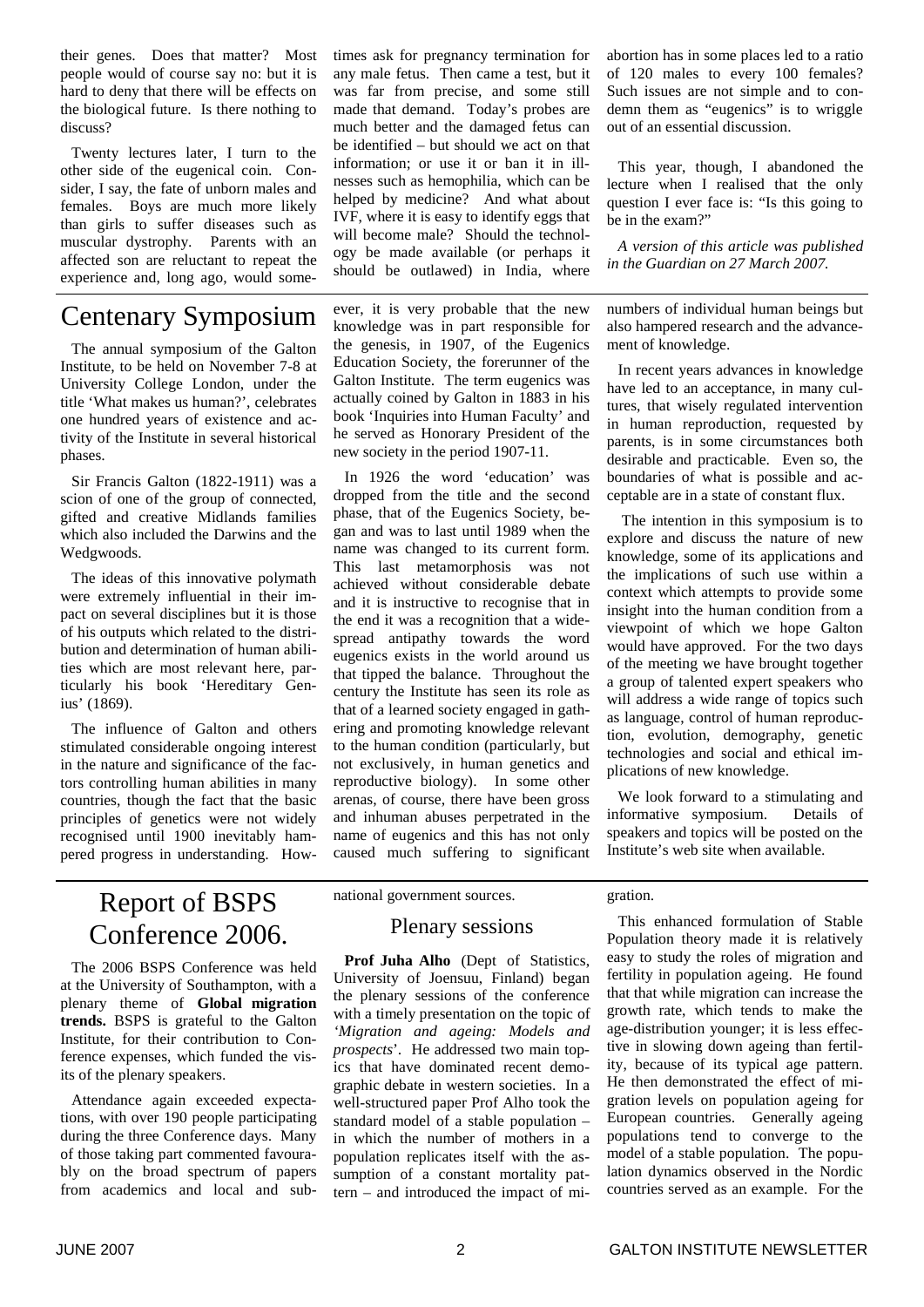UK he showed that for the long term (2004-2050) the UK growth rate without migration would be -0.8% annually. With prevailing migration levels in the model the growth rate would be -0.4%. Official forecasts have typically favoured migration assumptions that are closer to zero than empirical estimates. For the past decade or two, most EU countries have experienced sustained positive net-migration. Although forecasts of migration are particularly uncertain both because of problems of data quality and erratic trends, a recent summary of the evidence concludes that the probability of sustained negative netmigration is small. Therefore, it is expected that migration will slow down ageing in Europe more than has been previously thought. The effect of migration can be more marked in populations where ageing is well under way due to low fertility in the previous generation and where migration now is an important component of population change (Germany, Spain, Italy). In some cases negative growth could be reversed by achievable migration levels. Considering that immigration in Western Europe shows a rising trend since 1985, this scenario is a possibility in some countries.

Juha drew the following conclusions: Population ageing and population decline need to be slowed down. Existing migration levels in Europe have a positive effect in preventing population decline and low migration countries could adjust to accept higher levels of migration. However, the ultimate outcomes for European countries are subject to changes in life expectancy, and economically and politically will depend on the qualification levels and the speed of assimilation of the migrants received. Overall this analysis suggested that in the long term that intelligent migration policy would be beneficial in Europe.

The second plenary was by **Professor William (Bill) Clark** of the University of California, Los Angeles, who delivered a lively session on *Human mobility in a globalising world: International flows and local outcomes*.

He began with a look at theories of migration old and new. The first theory was that migration is driven by economic opportunities and jobs. Later theories by Massey and others also stressed the links to families, refugees and inequality. More recently still, the influence of increasing globalisation on migration has been recognised. Moving on to describing demographic change and population flows, Bill started with a

description that he thought would be familiar to most of his audience of a world whose population is primarily from developing nations. These nations have large and still growing populations that are increasingly urban (within the last year the world became predominantly urban), youthful and unemployed. During the  $20<sup>th</sup>$  century the world's population increased from 1.6 billion to 6.1 billion. Less well known might be the fact that the graphs of total population and total number of migrants over the twentieth century show broadly the same shape as one another. Population flows are closely linked to economic flows: another interesting set of parallel graphs being for foreign direct investment and remittances. An illustration of the importance of remittances is shown by the fact that remittances to Mexico from Mexican nationals in the USA now amount to ten per cent of the Mexican economy.

Bill next described the rise of the 'undocumented', who are estimated to be 11 million in the USA, one third of the foreign-born population. An estimate for Europe, though more uncertain, would be 8 million. By means such as the comparison of labour force surveys with employer surveys the main occupations of these workers can be identified in the sectors of restaurants, construction, cutting and sewing clothing and private households. The facts that these occupations are very low paid and that the benefits in terms of low cost commodities and services accrue mainly to the middle class, give rise to the question of whether large numbers of the undocumented are producing a 'semi-slave society'. (In this respect, Europe is less likely to be affected as it has greater employment protection.) However, it is not just an exploitative relationship as, for example, undocumented migrants in the USA still have the right to go to school.

Some interesting illustrations were used to show the way in which migration is transforming communities and the local labour market. As well as the frequently discussed cultural change and ethnic tensions that sometimes arise from migration, another often overlooked effect is the creation of jobs that did not previously exist. One example of this is the profusion of nail salons in California run by Vietnamese migrants, and in a piece of dedicated research for his presentation, the speaker had recently had his nails done! Ethnic communities also often produce a demand for distinctive services and products such as shops catering for their own tastes in food and clothing. Finally, there is no set pattern across different ethnic groupings. The vast majority of Hispanic migrants settle in California and are of Mexican origin, whereas Asian migrants are widespread over the country and are from a wide diversity of different nations.

The last section of the talk discussed the questions *Migration as crisis? Are we losing Britain/America?* The case for these propositions is set out in the US context in Brimelow's book *Alien Nation* and in the UK by Anthony Browne in his London Times article *Britain is Losing Britain*. Bill argued that the measures that would be necessary to counter immigration, as Brimelow would wish, would be vastly expensive and strongly doubts that the political will exists to implement them. For instance, they would have to include militarising the US border and employing 15,000 new border patrol guards.

Bill argued that immigration flows are generated by huge inequalities that will only slow when these underlying causes are addressed. He considers the part that Western aid can play in this to be limited – its effects are marginal, there are problems with corrupt elites and, in any case, it currently amounts to only a third of total remittances. Family planning, health care and education remain fundamentally important.

In his closing remarks, Bill emphasised that immigration has very strong drivers and is therefore not going to stop. He made some suggestions that developed countries might consider: importing from low income countries; learning to manage migration; and revisiting what is a citizen. He concluded with an upbeat forecast for the long-term future: assimilation will work out and concentrations of immigrants in small parts of cities will disperse over a much wider area, as they have done throughout the long history of migration to the USA.

**Professor John Salt** (Migration Statistics Unit, University College London) began the third day of the conference with a very thought provoking plenary session titled '*International migration in interesting times*'.

The subject of international migration, has until recently, been very much a minority field and John began by examining recent trends in international migration in Europe, and discussed some of the main implications for receiving countries. Particular attention was given to recent movements into the UK and an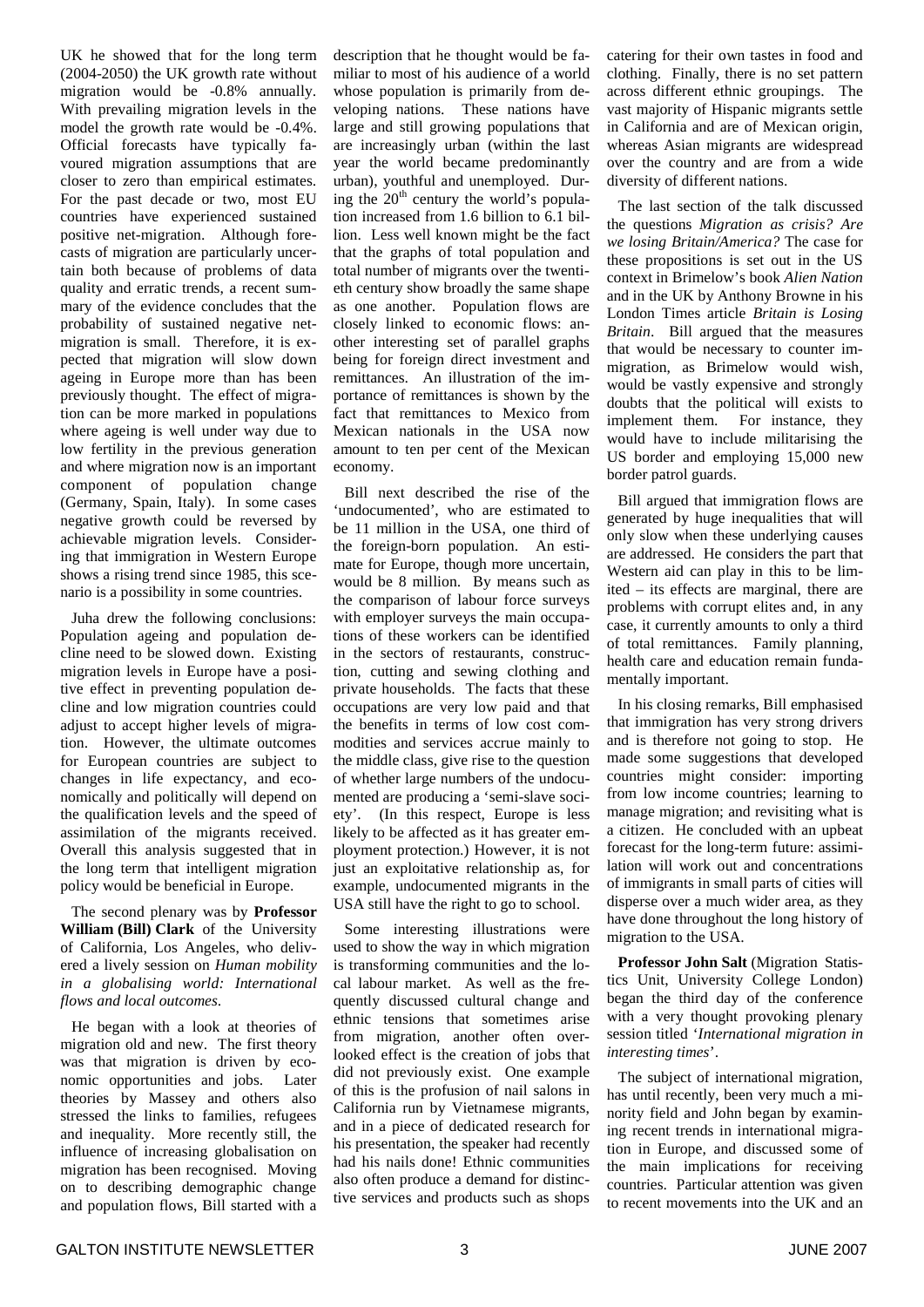attempt was made to predict the likely future implications by considering what happened during the guest-worker phase during post-war Western Europe. Globally, the number of international migrants (defined as those living outside their country of birth) has risen from 78 million in 1970 to over 191 million today. This may at first seems a large increase, yet as a proportion of the world's total population the situation is relatively stable. In 2004 the UK saw the largest ever net gain of migrants, in part due to the opening of the UK labour market in May 2004 to citizens of new EU member states.

Migration flows are complex, not least because they involve difficult definitions and concepts. John commented how this complexity is often not fully understood by officials, politicians and, in particular, the media, who have a tendency to reduce all types on inflow to 'immigration' and 'asylum-seekers'. Migration flows are also extremely varied; individuals and groups migrate for different reasons, stay for different periods of time and fulfil different roles. Simultaneously, many people return to their country of origin each year or migrate elsewhere. Largescale immigration often leads to implications for the provision of services such as housing, health and education for receiving countries, and John demonstrated this clearly using housing as an example. In the early stages of immigration most migrants tend to rent accommodation, which may later lead to home ownership, but is dependent on access to routes of finance. Single labour migrants often share accommodation and in doing so price families out of the rental market. Asylum seekers are often housed through government dispersal schemes and/or reception and detention centres.

## Sweeney on Galton: Another View

#### By David Burbridge

Books and articles about Francis Galton have proliferated in recent years.<sup>1</sup> This must be welcome to anyone interested in Galton's work, provided the studies in question are factually reliable. As Charles Darwin once remarked, it matters little if an author draws false conclusions from the facts, because everyone takes a salutary pleasure in disproving them.<sup>2</sup> Errors of fact are more pernicious. In historical studies it is especially important that primary

John then went on to examine the recent rise in labour immigration into the UK from the A8 countries, which has been unprecedented, has exceeded most people's expectations. However, at present, little is known about their turnover. Using data from the Work Permit System (WP) and the Worker Registration Scheme (WRS) John demonstrated there is a marked difference in the skills profile between the non-EEA citizens and A8 citizens. Most A8 workers coming to the UK occupy lower skilled jobs whereas the majority entering through the WP system were for managerial, professional and associate professional positions.

John then sought to answer the question "what are the implications of the migration flow from  $A\overline{8}$  states?" This is proving to be a very difficult question to answer due to the lack of robust statistical data and the short period of time elapsed since May 2004. Some information may be gleaned from WRS data and other small-scale survey such as the CRONEM study carried out by the Universities of Surrey and Roehampton that interviewed 500 Polish immigrants. However, in the absence of suitable data, John suggests we turn to precedent to try to predict what may happen in the future. The guest-worker phase experience for western European countries during the mid-1950s to the mid-1970s provides one example. There appear to be a number of similarities between this and the influx of A8 citizens. Both saw large annual inflows into a labour market with hard to fill, low-paid and low-skilled, positions. Most migrants initially were young and accompanied and immigration was assumed to be temporary.

From analysing the guest-worker migration patterns, John described four

sources should be correctly identified and described. Many readers will lack the facilities, and few will have the time, to check references to manuscripts or rare publications. Errors may therefore long go unnoticed.

In 2001 a monograph by Gerald Sweeney appeared in a prestigious scholarly series.<sup>3</sup> Sweeney makes bold claims about Galton's work. His strategy is to show that Galton's studies of heredity were not only wrong in their conclusions, but grossly incompetent, and probably dishonest, in their execution. He then speculates on the political and personal motives for Galton's errors, and on why he was influential despite

stages through which the flows developed. The first stage consisted of young single workers occupying low-skilled jobs, with more married migrants coming over in the second stage. The third stage sees an ageing effect on these migrants while many married workers send for their spouses and children. The fourth and final stage leads to the embedding and enlargement of the minority population and the establishment of a settled community. At present the A8 migrants are largely in the first stage of development. It is too early to tell if they will follow the same settlement pattern as the guest workers but it is very likely there will be some permanent settlement of the A8 migrants.

In conclusion John strongly put forward the need for a sensible policy debate about international migration, one that takes into account the real complexities of migration flows and their implications. There is also a need to work with the media to ensure debates on the issue educate and do not sensationalise. Ultimately we need a population policy first, from which policies on migration would follow, and not vice versa.

In addition to the plenary sessions, there was a full and comprehensive programme of simultaneous strand sessions, covering ethnic and cultural demography; family and household demography; fertility; forecasting methods and estimation; GIS and its uses and abuses in demography; health and mortality; historical demography; local authority, census and planning; migration; reproductive health; and a poster session. The full Conference report can be accessed at <http://www.lse.ac.uk/collections/BSPS/> annualConference/2006.htm, where those interested will also find abstracts for all presentations.

the blatant defects of his work. With the exception of an online critique by Gavan Tredoux, reviewers have not challenged Sweeney's account.

Nobody who is familiar with Galton's work will suppose that he was a paragon of accuracy and rigour. He worked quickly and often carelessly. It is easy to find inconsistencies and invalid arguments, as well as errors of fact or arithmetic, in his writings. Karl Pearson candidly identified many of these in his monumental biography of Galton.<sup>5</sup> I have mentioned others in articles of my own.<sup>6</sup> But Sweeney's indictment goes much further. In Sweeney's view, 'almost all of [Galton's] evidence for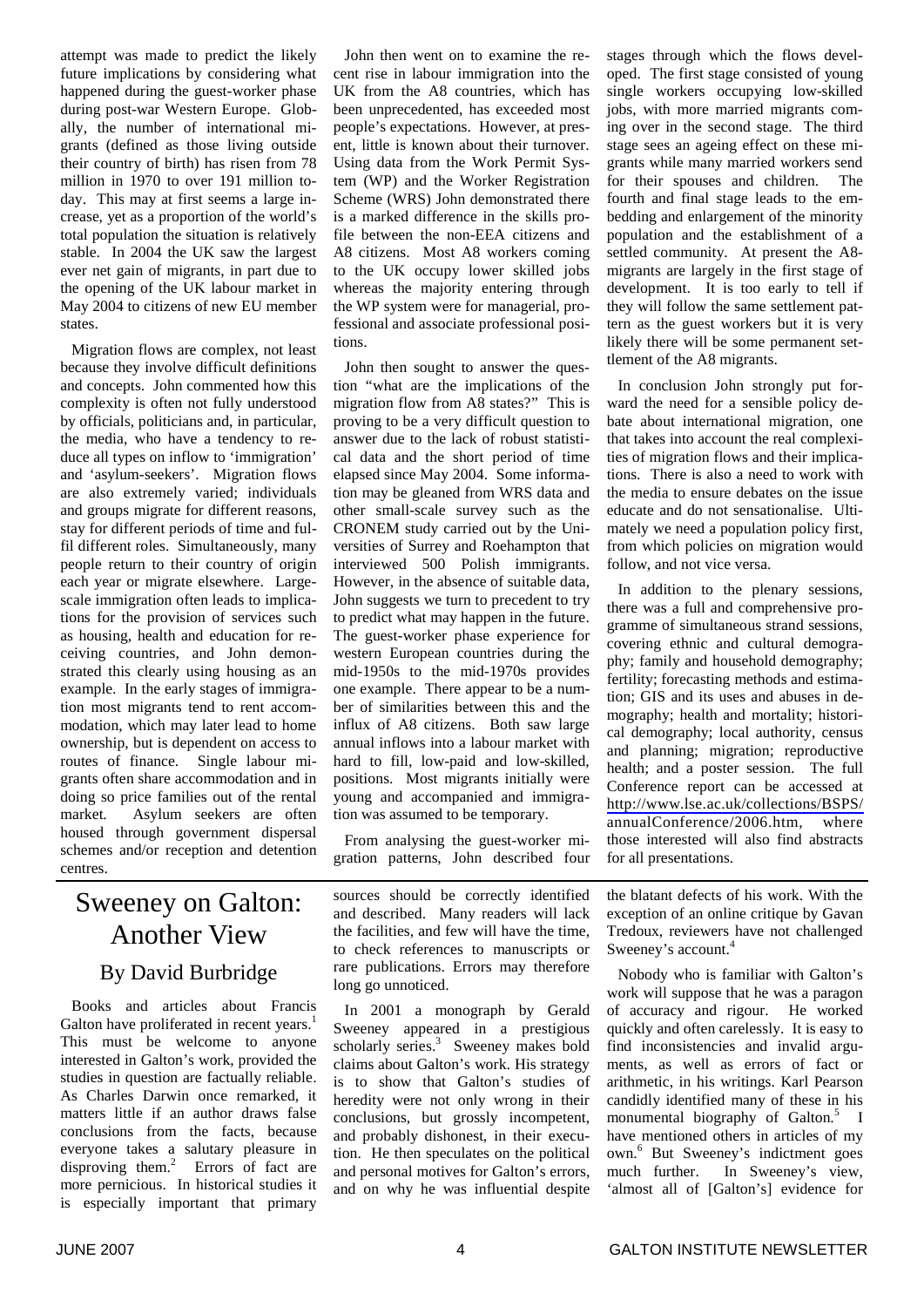

Francis Galton, aged 42, from a photograph of 1864

eugenics was to be marked by a combination of deeply purposeful planning regarding issues to be addressed and astonishing carelessness in execution. So jarring a mixture of qualities makes it difficult to distinguish tendentiousness from near-pathological inconsistency'. Sweeney describes Galton's errors in such terms as 'carelessly inconsistent, at best… doubly inconsistent and possibly dishonest… seems entirely deceitful... improperly - if not spuriously - claimed… especially egregious... a most reckless deceptiveness… so heedless a straining after victory'.<sup>7</sup> The reader is left in little relatives 'also in the list', Sweeney doubt that the defects of Galton's work disputes this, saying that 'ten of these cross the line from mere carelessness to twenty-five may have had eminent dishonesty.

On first reading Sweeney's monograph, I assumed that his account was factually correct, but I wondered whether some innocent explanation could be found for Galton's apparent misdemeanours. The next step was to look at the relevant sources. This led me to some surprising discoveries.

Sweeney bases his claims on three works by Galton: two articles in *Macmillan's Magazine*, and the book *Hereditary* Genius.<sup>8</sup> He also briefly discusses Galton's work on African exploration. To analyse Sweeney's treatment of these matters in full would be intolerably tedious. Fortunately Sweeney himself presents one item in particular as a test of Galton's methods. It is therefore fair to take it as a test of Sweeney's own reliability. This will require discussion in some detail, but in compensation the reader may find a little incidental amusement.

In 1865 Galton published his first study of human heredity: 'Hereditary Talent and Character' in the yet distinguished themselves as eminent quarterly *Macmillan's Magazine*. In it he except as royalty'. In a footnote Sweeney

used data from biographical reference archly remarks, 'as an interesting sideworks to show that men of ability are light', that 'effectively Edward VII would commonly related to other men of ability, repay Galton for having identified him as even in fields owing little to social eminent so many years before when the advantage and influence. Having boldly monarch knighted him in 1909'. concluded from this that ability is hereditary, he speculated on the prospects for what he later dubbed eugenics.

in this article explicitly as a test case. It claimed', before reflecting: 'Were these features prominently as the first item to errors the product of mere carelessness or be examined, and he uses it to create a deceptiveness? If the latter, Galton's presumption of incompetence or dishon-could only have been a most reckless esty on Galton's part. No other item of deceptiveness, inasmuch as his source Galton's work is analysed in similar had been readily available to anyone who detail. Sweeney simply declares that cared to evaluate his performance.' such cases can be found throughout Galton's work: 'Examples of so heedless a straining after victory could be presented at length'. Perhaps they could be, but they are not, and if Sweeney's test case is flawed, the edifice built upon it must collapse.

Sweeney's critique of 'Hereditary Talent and Character' centres on Galton's use of biographical sources, and especially of two reference works: *Men of the* therefore essential to consult the correct *Time*, and *A Million of Facts*. The most edition. damaging allegations concern *Men of the Time*. First, while Galton claims that out of eighty-five biographical entries under the letter A in that work, twenty-five have relatives but none "also in the list", either under the A's or elsewhere… Accordingly these ten should not have qualified by the terms of Galton's own specifications. Here he seems carelessly inconsistent, at best'.

Then there are stronger complaints: 'One other of Galton's entries of the same sort he treated differently, by counting a (dead) brother as appearing in the book's December 1865, whereas the part of list although he had not. Here he seems Galton's article in which *Men of the Time* doubly inconsistent and possibly dishonest'. Worse still, 'Four more names he *Macmillan's Magazine*, published several slipped onto his own list despite the fact months earlier. Unless one or both of that they appeared nowhere in the book, which seems entirely deceitful on his part'. As a final inconsistency: 'he [Galton] claimed Queen Victoria's son Prince Albert (Albert Edward, the Prince of Wales, later to reign as Edward VII) for having an eminent brother, Prince Alfred, yet he did not enter Alfred despite the fact that he too had appeared in the book, under the A's. Seemingly, his apparent reason for not entering Alfred should have disqualified Albert: both, an article on being in their early twenties, had not as

Sweeney takes Galton's use of evidence were 'improperly - if not spuriously - From these alleged discrepancies Sweeney concludes that as many as sixteen out of Galton's twenty-five names

> These are strong words. It will be evident however that Sweeney's claims depend crucially on the correct identification of the work used by Galton. *Men of the Time*, a precursor of *Who's Who*, appeared in many editions from 1852 onwards. In each edition, new names were added, while the names of those who had died since publication of the previous edition were removed. It is

> Galton's article 'Hereditary Talent and Character' was published in 1865. The catalogue of the British Library lists six British editions of *Men of the Time* up to this date, of which the most recent were those of 1862 and 1865 itself. These editions are also listed in the *National Union Catalog* of books in American collections. Sweeney asserts without qualification that Galton must have used the edition of 1865. At first sight this may seem plausible, but on closer examination there is a serious difficulty. The preface of the 1865 edition is dated 'London, September 1865', implying publication between September and is used appeared in the June issue of these printed dates is wrong, or Galton had pre-publication access to the 1865 edition of the reference book, he cannot have used it when writing his article.<sup>9</sup>

> What then are Sweeney's reasons for his identification of the 1865 edition? These are given as follows: 'Galton's reference to the author of the work as "Walford" may have been an error: no author is listed for any of the work's various editions. Examination and comparison of these editions establishes that Galton had to have been consulting the series' sixth edition, which is *Men of*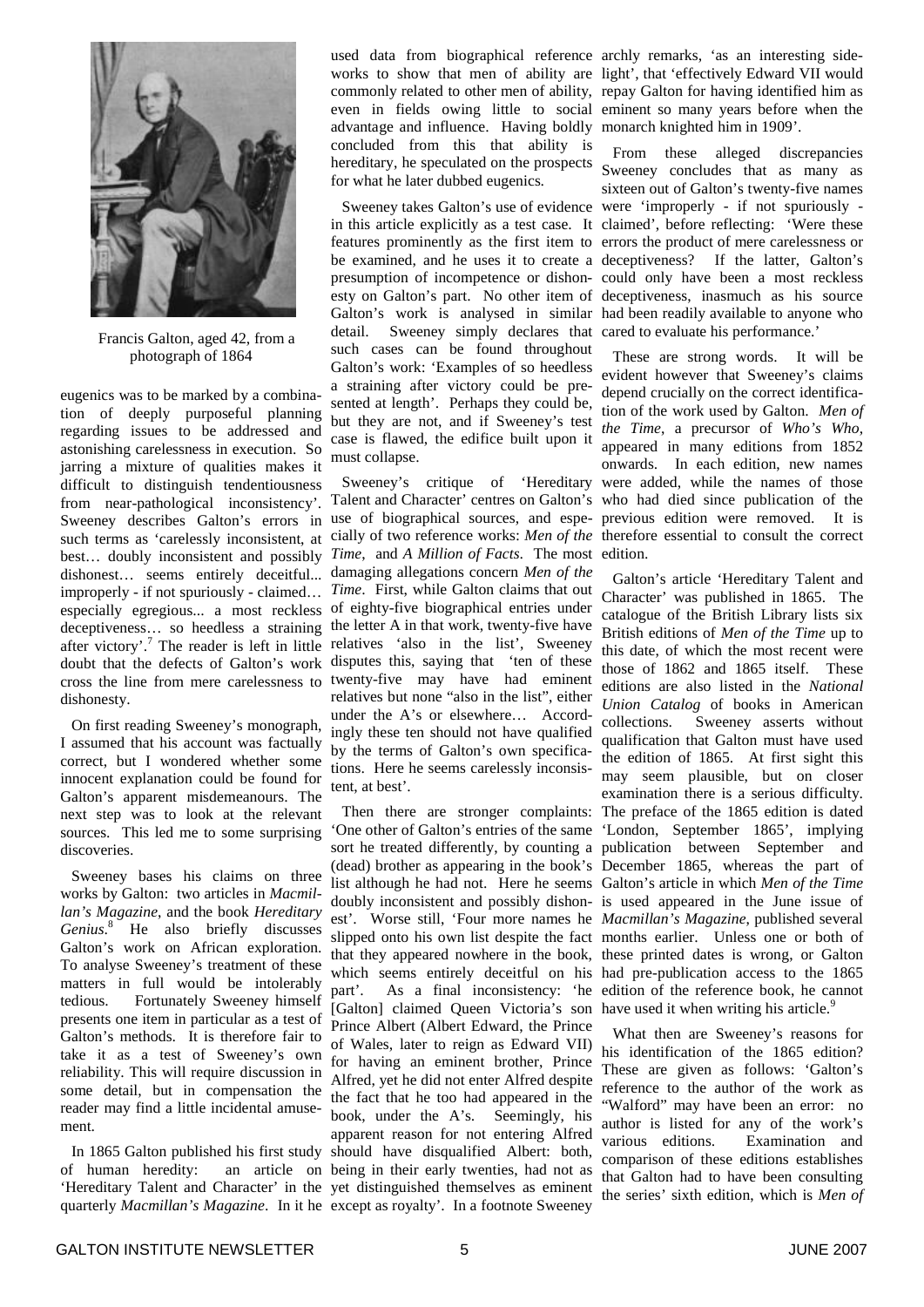*the Time: A Biographical Dictionary of Eminent Living Characters of Both Sexes* (London, George Routledge and Sons, 1865)'.

We might reasonably infer from this that Sweeney has made a first-hand examination and comparison of all six editions published up to 1865. At the very least, it implies examination of more than one edition of the work. Sweeney gives no explicit reasons for identifying the edition of 1865 as the one used by Galton, but he may imply a reason when he states that 'Galton claimed there to be eighty-five entries under the letter A; in reality there were ninety-seven, although there were indeed eighty-five from the geographical areas mentioned by him' (England, the Continent, and America). If these figures were correct, the coincidence of the number eighty-five would give some support to Sweeney's identification. But they are not correct. Under the letter A the 1865 edition contains ninety-two entries. One of these is a single entry covering two brothers, so the total might reasonably be increased to ninety-three. A supplement at the end of the volume includes one further entry under the letter A, giving ninety-four, but this is the maximum, and it is still short of ninety-seven. Nor can twelve cases be excluded on geographical grounds, as Sweeney's account requires. $10$ 

Turning to the edition of 1862, there is immediately a strong point in its favour. Galton had referred to the work as 'Walford's Men of the Time', and the edition of 1862, unlike that of 1865, states clearly on its title page that it is 'A new edition, thoroughly revised, and brought down to the present time by Edward Walford, M.A.'. But wait - have we not been assured that 'no author is listed for any of the work's various editions'? Indeed we have, but by now we have learned to take such assurances with caution. A reference to Walford as compiler of the 1862 edition can also be found in the catalogue of the British Library and in the *National Union Catalog*. For confirmation of Walford's role, the *Dictionary of National Biography* entry for Edward Walford (1823- 1897) states that 'he edited 'Men of the Time' in 1862'. There is no mystery about Walford's involvement which could not be cleared up by a few minutes in a good reference library.

There is accordingly a strong presumption that the edition of 1862 was the one used by Galton. This is also consistent with the number of entries as reported by

Galton. $^{11}$  The clinching evidence for Galton's use of this edition is to be found in the list itself. All of the names that Galton claims to have found in *Men of the Time* are included in the 1862 edition, and this is true of no other edition of the work. Some of the names listed by Galton had been added since the previous edition (that of 1857), while some were removed (following the death of the subjects) in the edition of 1865. Moreover, if Galton had used the edition of 1865, as claimed by Sweeney, he would probably have included on his list two pairs of relatives who appear for the first time in that edition. From both internal and external evidence there can be no doubt that the 1862 edition is the one used by Galton.

With the correct edition in hand, much of Sweeney's criticism of Galton immediately collapses. The strongest of his allegations is that 'Four more names he [Galton] slipped onto his own list despite the fact that they appeared nowhere in the book, which seems entirely

deceitful on his part'. In a footnote Sweeney identifies these four as Sir Charles Aldis, Charles J. B. Aldis, André Marie Ampère, and Lord Ashburton, and finds these 'smugglings in... especially egregious' in view of Galton's assurance that he would stick to the confines of the reference book. These names are indeed absent from the 1865 edition, but they are all included in that of 1862. There was no 'smuggling in'. Similarly, the 'dead brother' (J. W. Alexander) whose appearance on Galton's list Sweeney finds 'doubly inconsistent and possibly dishonest' was alive in 1862, and duly appeared in the edition of that year. Finally, the inclusion of the undistinguished Prince of Wales is no longer an issue, for the Prince Albert of Galton's list is clearly the Prince Consort, who appears in the edition of 1862 for the last time.<sup>12</sup> Sweeney's strongest accusations are therefore simply unfounded. One may wonder how Sweeney can have 'examined' the edition of 1862 without noticing these entries, or the clear reference to Walford on the title page. It is interesting to note that Galton's 1869 book *Hereditary Genius* does specifically use the 1865 edition of *Men of the Time*, <sup>13</sup> and someone looking for a shortcut might excusably assume that this was



Title page of 1862 edition of "Men of the Time"

also the edition used by Galton in his 1865 article, without taking the trouble to check. But this cannot explain Sweeney's error, since he bases his identification on 'examination and comparison of these editions'.

Sweeney's remaining accusation is that ten of Galton's twenty-five names 'may have had eminent relatives' but that these were not 'also in the list'. If we take 'in the list' as meaning 'the subject of a separate entry in the dictionary' this is correct. On the other hand we are bound to ask, if the distinguished relatives are not 'in the list', where did Galton get them? Did he consult other reference works? Or did he invent them? Sweeney gives no clue. In fact, all of the information used by Galton is taken from *Men of the Time* itself. Entries in the dictionary often refer to notable relatives of the subject, and Galton has used these references to compile his own list. If the phrase 'in the list' can only mean those individuals with entries in their own right, then Galton's approach is improper. But this is not the only reasonable interpretation of the phrase. At worst, Galton's description is carelessly loose. In any event, as Sweeney himself points out, it was easy for Galton's contemporaries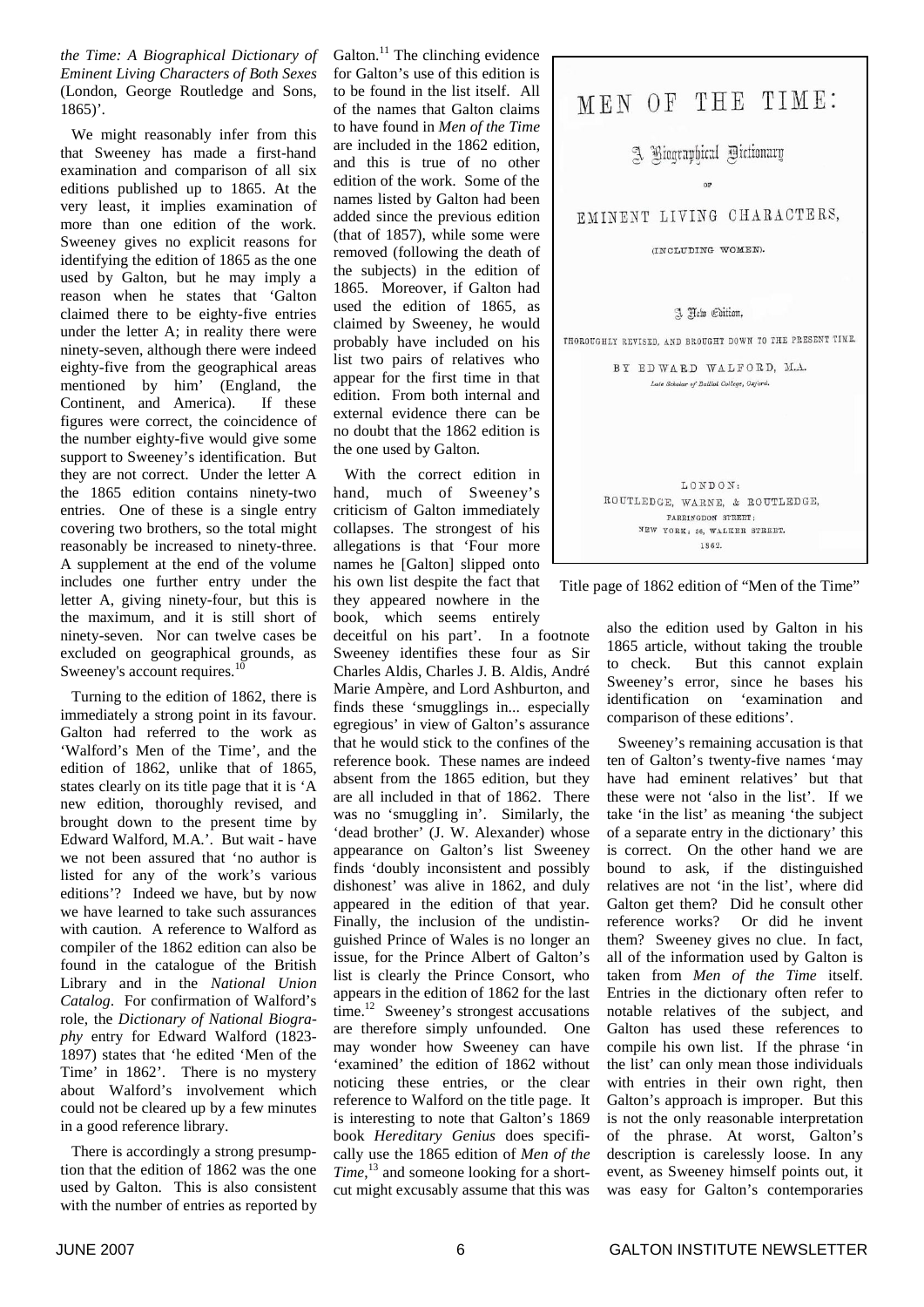(using the correct edition!) to 'evaluate his performance'. In Sweeney's own case more effort is required.

There was arguably a legitimate reason for Galton's approach. Since the parents and other relatives of distinguished men were often dead, to limit the coverage of relatives to living subjects would be inadequate. Some supplementary information was needed, and *Men of the Time* provided it. It might still be feared that the supplementary information would include some relatively undistinguished people, who would not have deserved an entry in their own right. One test of this is to check whether they have entries of their own in comparable reference works. In two cases the relatives were still alive when the first (1852) edition of *Men of the Time* appeared, and they did in fact have entries of their own. For other British cases, the obvious touchstone is the *Dictionary of National Biography*. We find that all the relatives on Galton's list have entries in the *DNB*. While the *DNB* was not available to Galton in 1865, his judgement (by the standards of his contemporaries who compiled the *DNB*) was evidently not unreasonable.

For foreign cases there is no such obvious touchstone. There will presumably be no dispute about the 'eminence' of the great physicist Ampère, or of American President John Quincy Adams. Some of the other cases are more obscure, and it is unlikely that Galton knew anything about them beyond the meagre information in *Men of the Time*. In two or three cases it might be thought over-generous of Galton to have counted them solely on this basis. But on the other side of the coin, in several cases *Men of the Time* mentions notable relatives who are *not* counted in Galton's list. At least six of the men not listed by Galton had close relatives who subsequently received entries in the *DNB*. Overall, there is nothing very remarkable about Galton's figures. Out of all the entries in the *DNB* for people who died between 1600 and 1900, about one in three have close relatives also in the dictionary. Whatever the reasons - and I make no judgement here about nature and nurture - it is undeniably common for distinguished people to have distinguished relatives.

The other reference work featuring in Sweeney's critique is the book *A Million* of Facts.<sup>14</sup> He notes that Galton 'made the extraordinary claim that one in every 6½ literary or scientific figures of eminence over the last four centuries had

had at least one relative of comparable eminence laboring in the same vineyard'. He complains that Galton has 'consolidated his litterateurs and scientists, failing to specify what numbers have come from each field and omitting the names of the eminences he had discovered... Had Galton not combined his two occupations and had he specified the individuals selected, his argument might have been nicely strengthened'.

I do not see the point of separating the two occupations, since Galton's reason for combining them is that success in both is based on merit, and therefore less likely to be influenced by nepotism than, say, success in politics.<sup>15</sup> Galton does not contend, in this article or elsewhere, that hereditary ability is strictly limited to specific fields.<sup>16</sup> More seriously, from a factual point of view, it is quite untrue that Galton fails to name the individuals selected. Only a cursory check of Galton's article suffices to establish that Galton *does* name his cases. Page 159 of the article includes a table listing over 100 'notable persons' with relatives also on the list.<sup>17</sup> A column headed 'Lit.  $\&$ science' indicates those who fall under this broad category. Galton explains that his list is derived from the book *A Million of Facts*, which contains a biographical list of 605 'notabilities' who lived between 1453 and 1853. He remarks that the number of relationships is swelled by the inclusion of some large families, including the scholarly dynasties of Gronovius and Stephens (Etienne). He then compares the figures with those in other reference works before returning on page 161 to consider the 'literary and scientific' category, and giving the 'one in 6½' figure which Sweeney finds so extraordinary. Galton again specifies 605 as the total number of distinguished men, gives 'the last four centuries' as the relevant time period, and discusses the effect of the Gronovius and Stephens families on the figures. This leaves no doubt about the intended connection with the 'Lit. & science' column of the table on page 159, which includes these families. How could Sweeney have missed it? Is it so difficult to turn back a page or two?

Whether or not Galton's claim is 'extraordinary', it is therefore based on a published reference work. The obvious way to check his claim is to consult that work. The book, originally compiled by Sir Richard Phillips,<sup>18</sup> continued to be issued with revisions after his death in 1840, and Galton's use of 1853 as the terminal date suggests that he used that year's edition. I can confirm that all of the names listed by Galton are in it. He follows Phillips closely, including his errors; for example, copying the misspelling of 'Vanloo' as 'Valnoo'. More seriously, Phillips and Galton both count the earls of Shaftesbury twice, under 'Shaftesbury' and under their family name of 'Cooper'. Galton's figures are however broadly correct. Of around 600 eminent people listed by Phillips who died between 1453 and 1853, about 100 have close relatives also on the list. Allowing for some vagueness of definition, between 300 and 350 of the 600 fall into the broad fields of science and literature, and of these about 50 also have relatives on the list.<sup>19</sup>

It may perhaps be suggested that Galton has deliberately chosen a reference work in which the proportion of related cases is unusually high, in order to support his argument. I cannot rule this out.<sup>20</sup> Phillips's selection does seem eccentric, or, as Galton says, 'crotchety'; there are some glaring omissions, like that of Kepler, and surprising inclusions, like 'Mrs. Manley, an ingenious female writer'.<sup>21</sup> Phillips also seems to have had a penchant for Dutch painters (at the expense of Italians), and for politicians who shared his own Radical views. There is no reason to suppose that these 'crotchets' tend to increase the proportion of related cases. In his article Galton uses altogether seven different data sources, in which the proportion of cases with distinguished relatives ranges from one in three to one in eleven. Phillips is in the middle of the range. From inspection of Phillips's work, it has two purely organisational features that must have made it attractive to Galton. First, the biographical list is extremely concise, covering about 1000 names from all periods in 80 columns. Nobody who has eyeballed the serried ranks of the *Biographie Universelle* - the standard biographical reference work of the time - can doubt the attractions of such a condensed alternative! Second, where several individuals have the same surname, Phillips includes them in a single compound entry. This layout makes it easy to detect candidates for 'related' cases. There is however a risk that it favours the inclusion of relatively minor figures. One legitimate function of a biographical dictionary is to help the reader distinguish one Breughel, Bach or Bernoulli from another.

As will be clear, there are certainly errors in Galton's 1865 article. I have